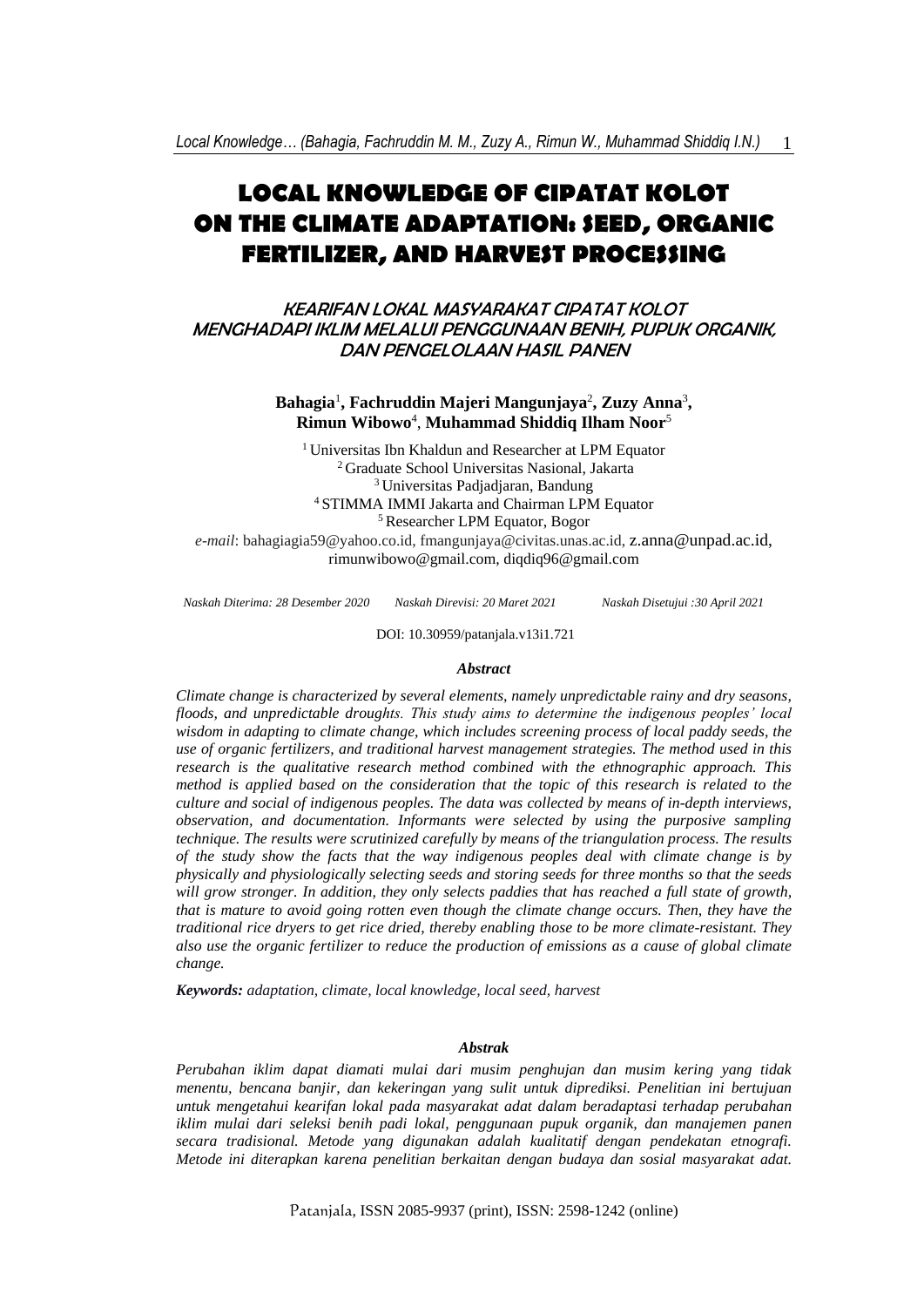*Pengumpulan data dilakukan melalui wawancara mendalam, observasi, dan dokumentasi. Pemilihan informan menggunakan teknik purposive sampling. Kemudian, hasil pengumpulan data diteliti dengan cermat melalui triangulasi. Hasil penelitian menunjukkan bahwa masyarakat adat mengatasi perubahan iklim dengan melakukan seleksi benih secara fisik dan fisiologi dan menyimpan benih sampai dengan 3 bulan agar benih kuat dalam pertumbuhannya. Disamping itu, petani adat harus memanen padi matang sehingga padi tidak mengalami pembusukan meskipun terjadi perubahan iklim. Kemudian, masyarakat menggunakan mengelola hasil panen dengan alat pengering padi tradisional sehingga hasil panen padi lebih tahan iklim. Setelah itu, masyarakat adat menggunakan pupuk organik sebagai cara untuk memperkecil produksi emisi sebagai penyebab perubahan iklim secara global.* 

*Kata kunci: adaptasi, Iklim, pengetahuan lokal, benih lokal, Panen*

## **A. INTRODUCTION**

Climate change can be defined as the shift in climate patterns which is major caused by greenhouse gas emissions, including carbon dioxide  $(CO<sup>2</sup>)$  and gas methane  $(CH<sup>4</sup>)$  in the atmosphere. Greenhouse gas emissions cause heat to be trapped by the earth's atmosphere, this main as a cause of global warming (Fawzy, Osman, Doran & Rooney, 2020). Climate change can be observed through an extreme heatwave and rain seasons which impact to harm the human in the world. Honestly, improper modern technology is the main cause that destroys local wisdom (Ludwig & Macnaghten, 2020). The adverse impact of climates such as extreme temperature and intensive rainfall lead to damaged rice yield (Khan, Gao & Abid 2020). Fischer (2020) said that climate change also results in the scarcity of water to make farmers have difficulties determining the time for planting crops. Even some of them leave agriculture activity. Tanyanyiwa (2019) said that climate change including extreme heat, drought, and impact on crop production. Another adverse effect of climate change, it may create new and suitable conditions for weeds, insects, and pathogens to proliferate, resulting in a further decline in agricultural productivity (Kgosikoma, Lekota & Kgosikoma 2017).

Unfortunately, indigenous knowledge overlooks in participating in combating climate change. The community has adapted to the environment and climate variance for a longstanding time but local knowledge has a burden to mobile in

government policy. However, the local knowledge has to combat climate dynamic because they have experienced life perturbances that impact livelihood daily. It makes them for searching and adapting the best action and knowledge for facing the changes in the environment. Local knowledge can be mentioned as rules locally, ideas, action or behavior, norms like prohibition, and rituals. Kusuma (2018) remarks that the local knowledge about societies wisdom to comprehend nature as well as maintenance human necessities and nature. Nadroh (2018) reveals that indigenous knowledge is the knowledge that has been agreed upon by the community which content about the life policy, rules for adjusting behavior The knowledge contains a unique perception of a culture or given to the community (Rodríguez-Larramendi et al., 2017). The knowledge comes from certain societies through their experience and has not been undergone by other societies. The knowledge has been adapted for long periods (Daniah, 2016). Devi, Usman & Malik (2018) said that the value also can traverse another culture for creating national culture.

Local knowledge in one location is not similar depending on their experience and life obstacle (Sidabutar, Sayamar, & Kausar 2016). Nursey-Braya et al. (2020) said that local knowledge comprises actual observations recent for climate variability, as well as changes to flora, fauna, land, and cultural sites. For applicating agriculture activity, societies adopt mutual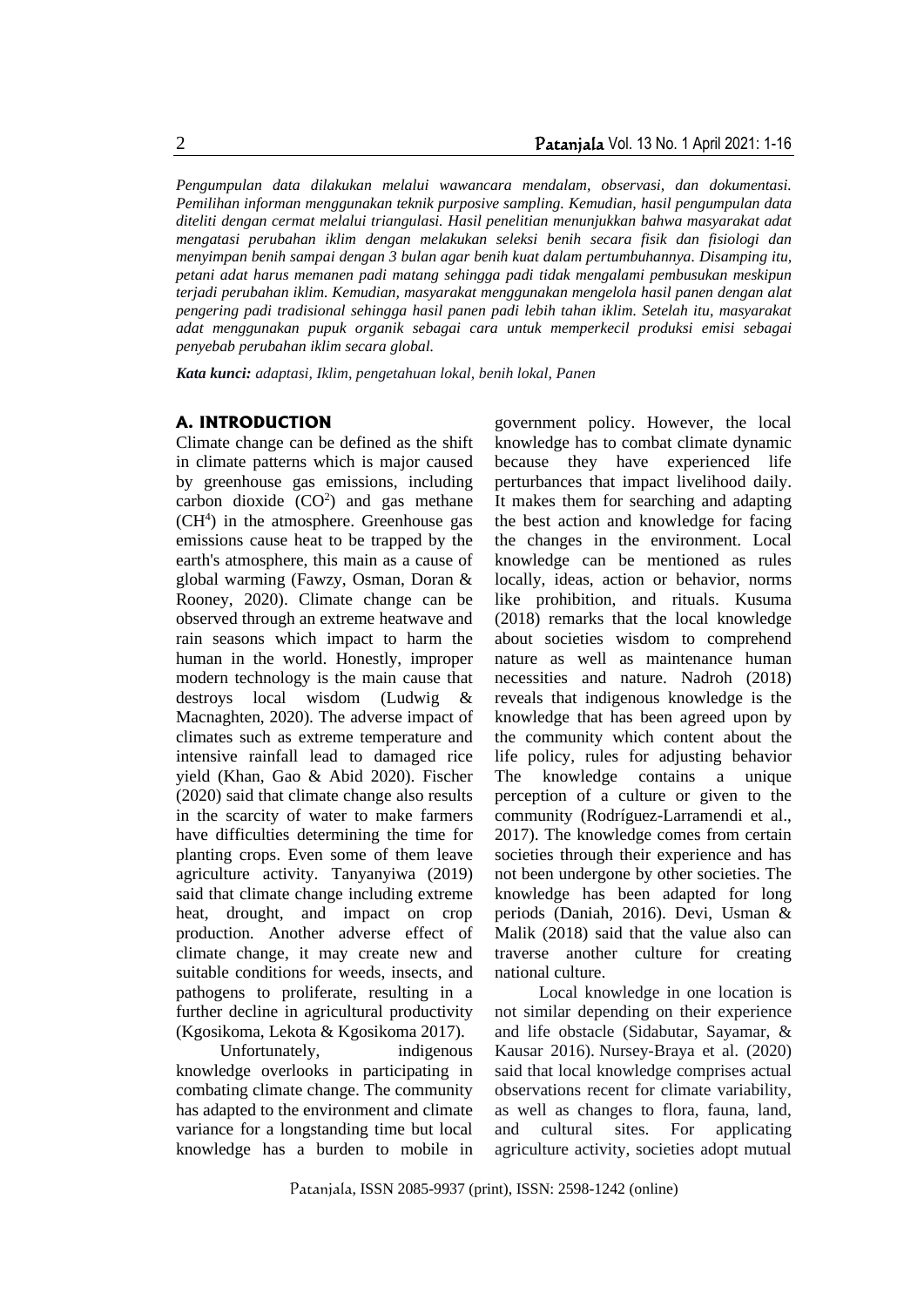helping or working rather than an individual. Activity is not a private activity but it is a common activity that is conducted by collective action and individual awareness which impact the collective consciousness. The impact is the societies who they live in the group are more resilient rather than life in an individual trait (Mangunjaya et al., 2020). Besides, in Urug societies are discovered that societies conduct the activity collectively through mutual cooperation like irrigating of paddies (Bahagia et al., 2020). Even mutual assisting as part of societies to create societies resilience when there is a disaster like COVID 19 (Bahagia., Nurrahmawati., & Nurhayati, 2020). Another tradition of mutual helping is *Mapalus*. *Mapalus* can define as mutual assisting based on collectively in the social life of societies (Mulyawan, 2015). Hussein (2016) remarks that the tradition of *Mapalus* also is implemented in agriculture activity which each farmer likely to assist another farmer. Furthermore, Graha (2015) reveals that the form of local knowledge is a tradition like *Merti Deso.* It can be marked where the farmer gathers together for cleaning water irrigation building, sanitation, garbage, and sedimentation. Once this activity has been conducted, the farmer begins to begin agriculture activity. Rozaita, Rosyani, & Sativa (2018) informed that local knowledge in Kerinci can be released through cooperation and harvesting ceremony. In Dayak Bakumpai, Kalimantan Selatan local knowledge in agriculture like *Mandirik* (cleaning of land) *Wayah Manunggal* (seedling), *Wayah Malacak* (cultivating of paddies), then the farmer continues to conduct *Manatak* activity which is the farmer clean the land from shrubs and let bushes decay, the other step is *Wayah Maimbul* (cutting rice shoot) and the last activity is to bide harvesting periods. To gather the paddy's yield, Dayak Bakumpai exerts an *ani-ani-*small knife (traditional hand equipment for cutting panicles of

paddy) (Wahyu & Nasrullah 2011) Moreover, in Halmahera Barat Maluku Regency, the knowledge is mentioned as *rion-rion.*

It is a tradition of the farmer to applicate mutual assisting or cooperation among peasants. *Rion-rion* is implied in some activities in agriculture including mutual working in land plowing, cultivating, and harvesting (Nindatu, 2020). In North Halmahera, *Poma Aaduhunu* is local knowledge which is mentioned as mutual helping in some activity including agriculture. Society contributes its power to assist another farmer (Balisosa, Moniaga & Jocom 2020). Furthermore, in Samin societies, Blora Central Java, local knowledge has been held by societies in which the societies don't admit to sell their land and trade their paddies and agriculture outcome. In their perspective, the land is not owned by human but it is owned by nature, the humans don't have an entitlement to sell it. It makes the transformation of land to another function can be restricted. Local knowledge has a pivotal role in facing climate to jump the level of resilience for climate variation and environmental change (Kurniasari, Cahyono & Yuliati 2020). Rivero-Romero et al. (2017) reveal that traditional climate knowledge is a comprehensive system of insights, experience, and practice used by peasant communities to cope with climate condition which impacts their livelihood.

In customary societies typically in Urug, they societies create a forbidden forest where have a role to protect the environment and climate (Bahagia et al., 2020). Even they adjust the climate to determine the drying season and the rainy season from observing a star in the sky. As star has been placed in the west, meaning that rainy season come and drying period can be determined as *Kidang* star have been in east position. Kihila (2018) reveal that to cope climate change, farmers in Tanzania use traditional practice including terracing, tree planting, construction of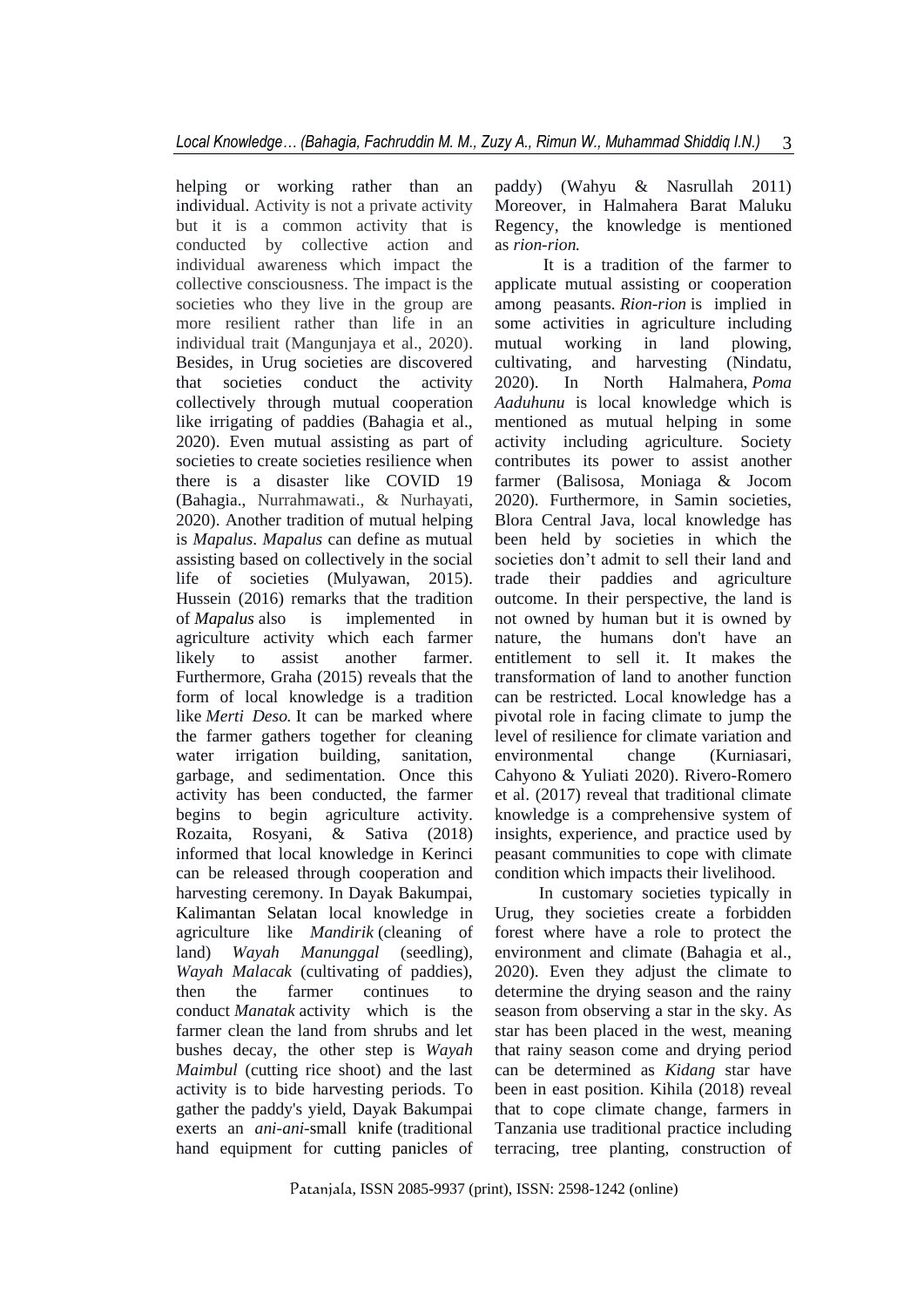water reservoir, and mixed crop and crop diversification as well as harvesting rainwater. Nurhayatia, Dhokhikah & Mandalac (2020) reveal that there is some action to combat climate encompasses diversify crops, modify the planting and harvest periods, and short-term growing season. Adiyoga & Lukman (2017) remark that to cope with climate change, farmers cultivate in the early rainy season, crop rotation, cover cropping, using tolerant variety, implement minimum soil plowing, applicating organic pesticide, and obtain climate information completely as well as looking for a job outside of agriculture. Besides, adaptation to climate can be conducted through diversification of livelihood sources including livelihood from agriculture, non-agriculture like fishery (Sakuntaladewi & Sylviani, 2014). To combat climate change, the farmer must have information related to climate to jump the level of their awareness of climate (Popoola, Yusuf & Monde, 2020). Migration can be categorized as an action to combat climate, farmer opts to migrate from agriculture livelihood to search another alternative livelihood (Jha et al., 2017).

There are some activities to create resilience for climate including combining the strategy and protection of the ecosystem, sustainable use of water and soil, agroforestry, diversification of farming, and use of stress-tolerant crops (Mijatović et al., 2013). The farmer can combine some strategies such as diversification of crops in location, agroforestry which mix between crops production and livestock for obtaining variety benefit, minimum soil tillage, and water management (Teklewold, Mekonnen & Kohlin, 2019). Satria & Wibowo (2015) reveal that in fishery societies, they conduct some of the sources economic when climate change combat they life including they change fishery job to the builder, collecting coconut, picker clove because they have clove plantation and the people who landless of clove, they have a

vacancy to involve in gathering the outcome. The previous research has been conducted in some location but the research doesn't investigate again what the last researcher have been discovered. Halimi (2014) has been conducted research namely *Kearifan Lokal dalam Upaya Ketahanan Pangan di Kampung Urug Bogor.* The researcher has investigated such as the life principle of Urug societies like tradisi *mipit kudu amit ngala kudu menta*. Another finding is Urug societies applicate some *pamali* (forbidden) like banning the societies from using modern technology and trading rice. Galudra (2013) also discovered local knowledge for forest management and land including drying land or mentioned as *huma.* In this research, the aim of study is to discover about local knowledge on seed selection of paddy varieties for combating climate and environment change, find out about local knowledge on using organic fertilizer to deal with climate alteration and the environment dynamic as well as local knowledge on traditional management of harvesting paddy to withstand paddy quality for adapting to climate dynamic.

#### **B. RESEARCH METHODOLOGY**

The research local knowledge of Cipatat Kolot customary for climate adaptation through local seed, organic fertilizer, and harvest management is conducted in Kiara Sari village, Sukajaya District, Bogor Regency, West Java, Indonesia. The studies use qualitative research with an ethnography approach. Ethnography is implied in this research because the research tends to discover the tradition of customary societies, cultural, local knowledge, and ritual in agriculture development. Ethnography is characterized by the in-depth observation of groups of individuals, being cognisant of the influences of historical and cultural contexts on social interactions (Jones & Smith, 2017).

While qualitative research is the process of research for transforming the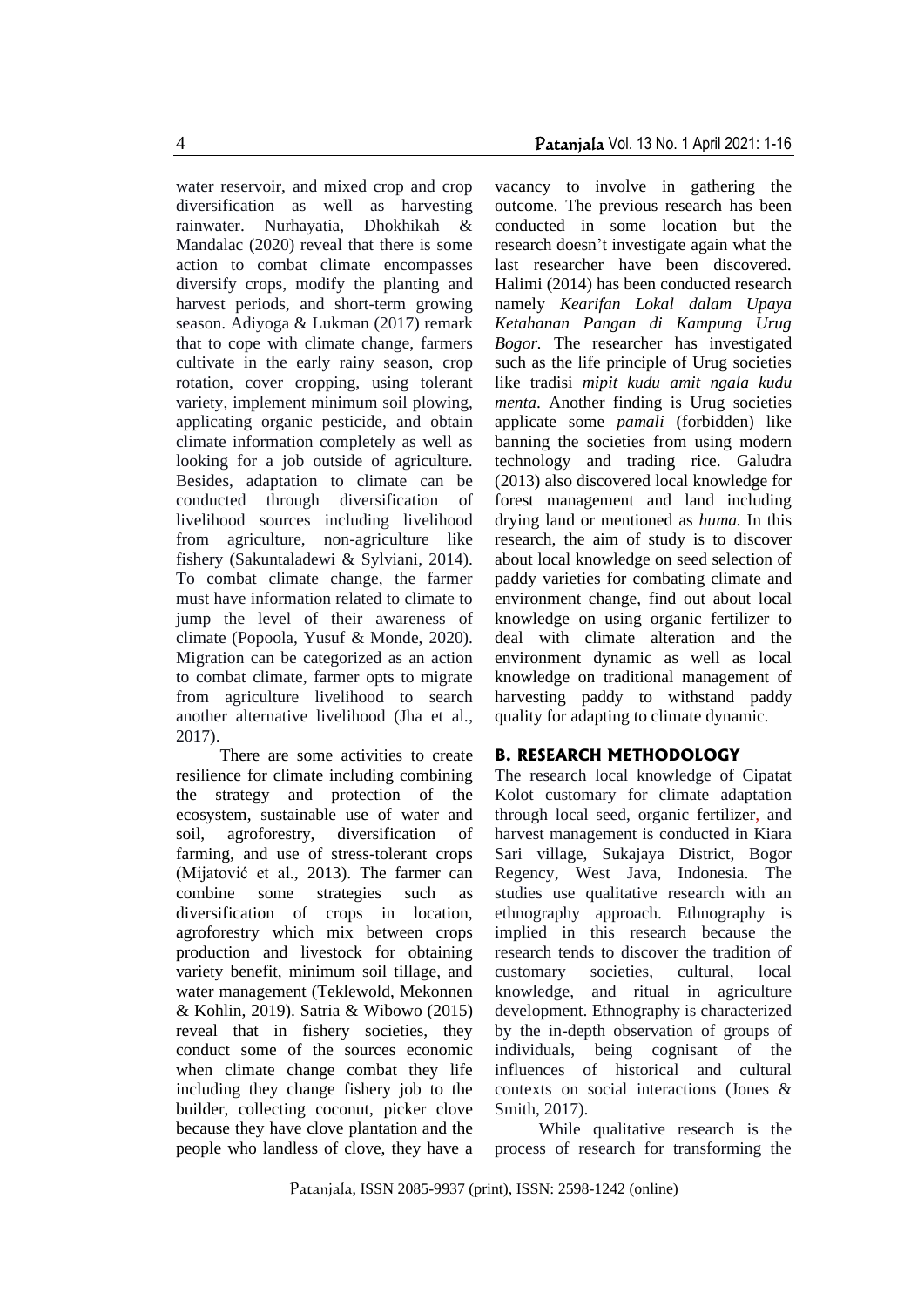world and converting the world to representation including fieldwork notes, interviews, conversations, photos, records, and private notes (Creswell, 2014). To determine the sample, the research uses *purposive technique sampling.* The way of this exert because the sample must have a strong ability to explain profoundly the local knowledge and culture in agriculture. The researcher determines the key leader of the Cipatat Kolot community namely: (1) Abah Sacim and (2) Abah Nurhasim. Abah Sacin is selected because abah Sacin is offspring from the previous generation. It indicates that he is the widest knowledge about the local culture of Cipatat Kolot societies. It must be encouraged by Abah Nurhasim which the person who has the highest knowledge about agriculture cultivation, pest management, and production of paddies. Even he as a person who is the most trusted by Abah Sacin to adjust agriculture activity. Data are gathered through in-depth interviews with two of the leader in Cipatat Kolot societies.

Data are selected including the local knowledge in key person perspective about the quality of seed both physically and physiology and the connection of quality with the growth of paddies and the number of paddies yield harvest as well as the relation quality of the local seed to adapt climate and environment perturbance. Another data is the way of Cipatat Kolot societies for harvesting management including the determination of the period for harvesting paddies and retaliation to quality of rice as well as the capacity of rice to adapt for the environment. Besides that harvest, management must be conducted directly in the field without bringing paddies grain to the house. The societies conduct drying naturally through using *lantayan.* This is a traditional tool for drying paddies locally which is constructed directly in the field. It is connected to adapt to the environment and climate disturbances because the grain of paddies can save immediately without

paddies are combated by unpredicted rain and storm season.

What is more, is, data are collected related to the behavior of societies for using organic fertilizer and some time is combined with an-organic fertilizer. It is friendly to natural behavior to reach agriculture sustainability because the land of agriculture will not be devastated by fertilizer. The data which is gathered from an interview with the sample will be mixed to observation. Observation can be mentioned as collecting data from observing directly, such as viewing objects and locations or real fact of the application of indigenous knowledge. Data will be investigated and analyzed by triangulation data. Suciana (2018) said that there is two triangulation including time and technique. Triangulation time is to collect data based on time (morning, daylight, and evening). When data is collected in the morning, respondents still fresh and it distinguishes as garnishing data in the evening. While the triangulation technique is to exert a variety of ways. In this research, the combination from numerous sources including in-depth-interview, observation, and documentation can be trusted as valid.

# **C. FINDING AND DISCUSSION**

## **1. Local Knowledge About Seed for Climate Adapting**

Cipatat Kolot community typically the leader of Cipatat Kolot has conserved local paddy varieties. There are some local paddy varieties including *Sri Kuning, Raja Wesi, Harupat,* etc*.* Local paddy varieties have confronted numerous environmental perturbances because local paddy varieties have been cultivated for a long period since the local people of Cipatat Kolot societies have been living in Bogor. It is indicated that local paddy varieties have undergone numerous climate dynamics and stress of ecology like the drying period. Local paddy varieties have been tested to confront environmental obstacles both biotic and abiotic perturbances. Generally, local paddy varieties can adapt to the local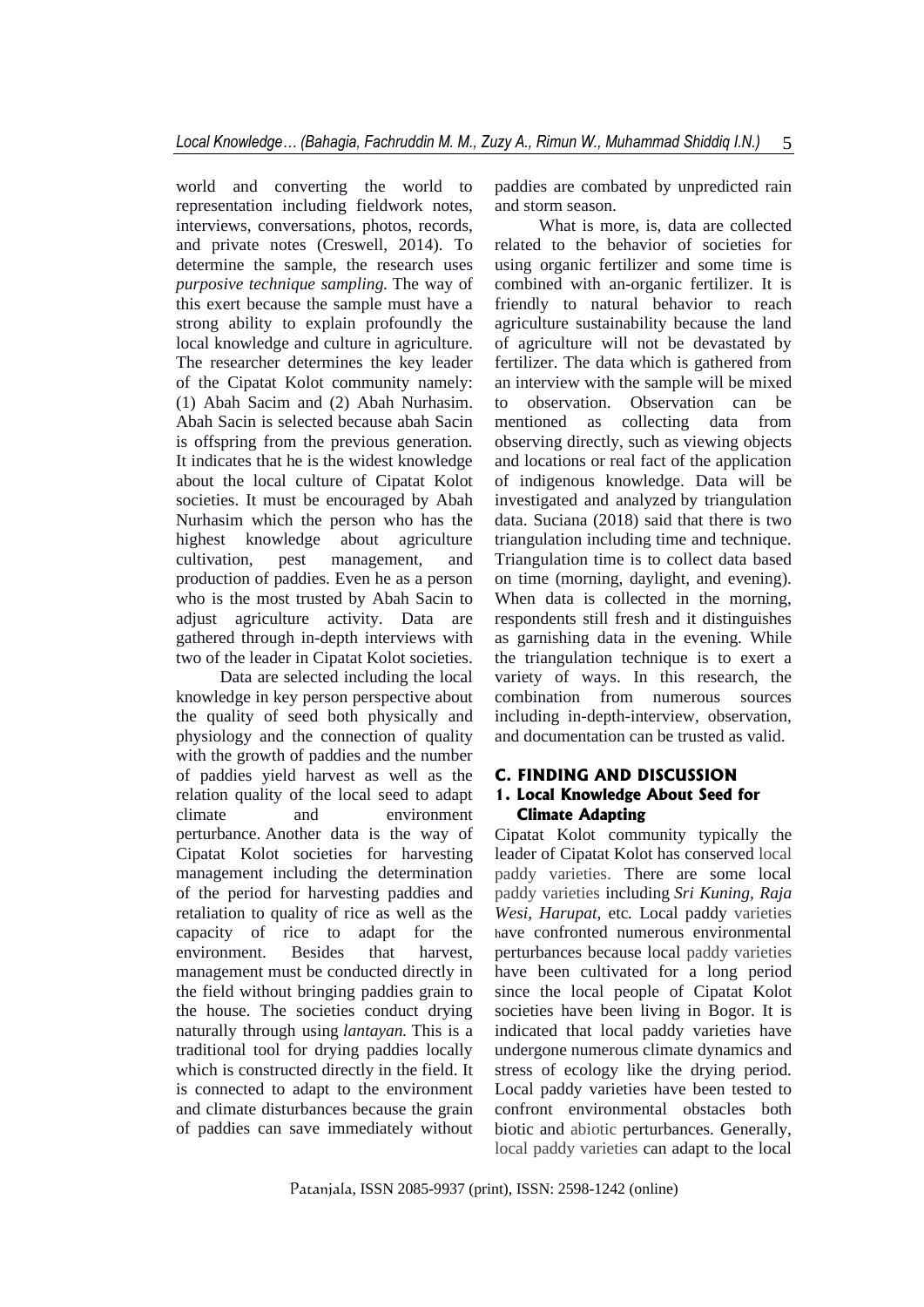environment and the taste of rice is uniquely suited to a sense of local people (Sobrizal, 2016). Setyowati, Irawan, Marlina (2018) reveal that local paddy varieties resist diseases. In these societies, there are some local paddies variety which is distinguished to three sorts of paddy varieties such as white, black, and red of paddies. Cipatat Kolot customary community have local knowledge to indicate that seed of paddy can be used as the best seed. Paddies can be appropriated seed for cultivating when paddy panicles are binger and longer rather than another paddy panicle. The community can identify the best seed for farming. It can be supported by the number of seeds in one panicle. The other clue that can use is the size of each grain of paddies. The grain of paddies which is length is related to the yield of paddies.

The longer and bigger of grain paddies, the higher of paddies yield (Prayoga et al., 2018). The paddies are decided as vigor seed in each grain of paddy in one panicle is bigger instead of another grain in a panicle. Local people will select this paddy as a propagation seed for planting. There is a connection between the size and number of paddy when a farmer plants paddy. As they cultivate grain of paddy in one panicle is longer, it leads to growing tall of paddies trees instead of using a small number of paddy in one panicle. Even the production of paddy relies on the number of paddy in one panicle, a farmer will obtain abandoned paddy when they applicate this local knowledge. If farmers propagate short paddy panicle and a slight number of paddy grain in one panicle are impacted to gather shortage of yield. The growth of seed has a connection to the number stock of food for seed when its plant in the field, seed with bigger size have a bigger stock of feeding fro growing instead of the small size of seed (Wulandari, Bintoro & Duriat, 2015). It shows that Cipatat Kolot societies have measured the quality of seed based on viewing directly about the condition of

seed (physically) and fisiologis where they observe the growth of paddies from physically observing. The physical quality of the seeds is based on the cleanliness of seeds, grain uniformity as well the integrity of the seeds without any cuts or cracks (Sari & Faisal, 2017).

Meanwhile, Ningsih et al. (2018) said that the quality of the physiology of seed is reflected in its viability (such as germination) and value vigor (such as growth rate, synchronous growth, and storage capacity). Sari & Faisal (2017) said that physiology quality is determined by deteriorating rate and seed vigor. To select the seed, Cipatat Kolot societies will not take a seed of paddies in the field naturally but they gather paddies in *leuit* (traditional barn of paddies). They will not gather or create a sign which is paddies will be utilized for seed. All of the paddies in wetland paddies will be harvested by a farmer. All of the paddy's yield is distributed to the traditional barn. When cultivating periods come, people will take some for seed based on the size of grain and amount of grain in one panicle. These storage structures are comparatively cheap, eco-friendly, and impart high shelf life to the stored commodities (Mobolade et al., 2019). The structure of seed storage can impact the quality of seed. The other knowledge is they don't plant seed immediately after paddy yield has been harvested. Paddy requires to store in *leuit* (traditional storage of paddies) initially to make sure it more mature. When paddy yields are propagated directly without saving in traditional storage, the growth of paddy will heavy weaken.

Therefore, paddies plant can produce paddy grain but the outcome is lower rather than farmer save seed of paddy before cultivating. In the Cipatat Kolot community, the local policy from their forefather is the seed of paddies must be saved for about 3 months in traditional storage. The objective to save seeds is to refrain from the quality of the seed (Nuraini et al., 2018). The more longer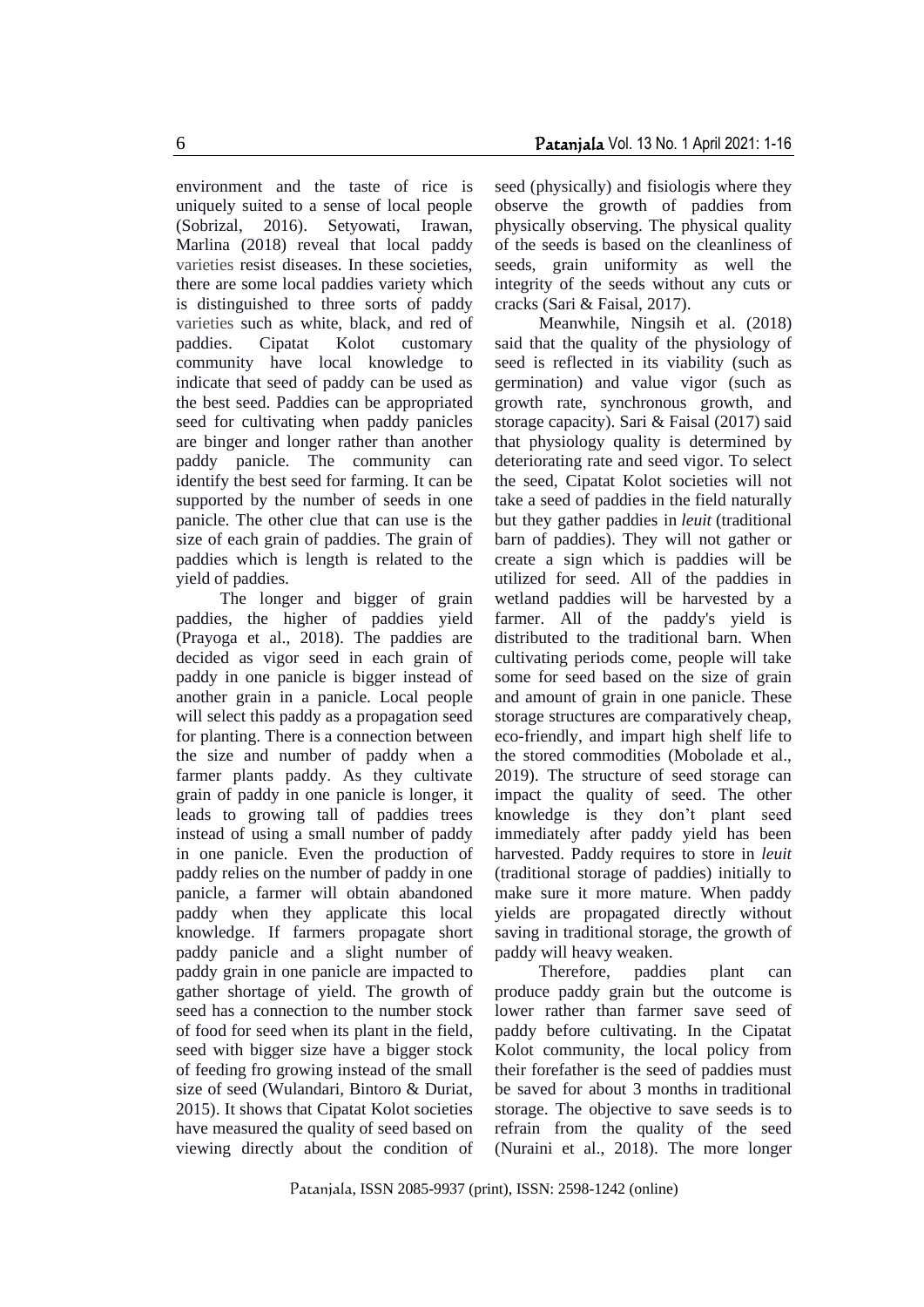seed of paddies are keeved, the less the ability of the seed to grow (Kartika & Sari 2015; Nurhayati, Basuki & Ainurrasjid 2017). The method is to store a yield of paddies without selection in the field. The paddies that have been gathered in the field must be stored in *leuit* and must be dried. Local people have not distributed to *leuit* when the seed still contains the high rate of the liquid. The low moisture of seed impact to the maintenance of the seed from the physicological and biochemical reaction which affects to deterioration of the seed (Saeed et al., 2020).

Generally, local people lose the rate of paddies using sunshine which all of the paddies with panicle must be hanged in *lantayan.* If a seed of paddy is cultivated while the time saving is about 1 month, paddy tress will be easily ravaged by wind because the trees can't refrain from the heavy wind direction. Therefore, the outcome of paddy can be attained suited goal but the trees of paddy are vulnerable. Conversely, as paddy is too long in stores, the percentage of paddy growth will severe small. Even seeds can't grow in the seedling. The period of saving paddy is around two years. As the seed is saved more than this time, paddy will not grow. The fact is supported that the viability of seed growth is influenced by the duration of storage (Kartika & Sari, 2015). The paddies seed which is stored for a long duration can result in to decline in the viability of seed growth (Tefa, 2018). Seed knowledge has a strong connection in adapting climate and food security. Climate and environment dynamics is a heavy hurdle for human, the quality of seed can combat the perturbances like this.

The local knowledge about the size of seed influences the growth of seed in the field because the bigger the seed the more vigor the seed for growing. The quality of seed is linked to food security (Hampton et al., 2017). It leads to produce more paddies when the seed still can save from environmental disturbances, the impact is the farmer can save bigger the number of

paddies after harvesting instead of growing the small size of the seed. It leads to saving the farmer from hunger because of the capacity of seed to face environmental pressure. When climate dynamics combat human life, farmers have to storage the paddy's yield. It saves them from a life obstacle. Local Cipatat Kolot has selected which is the best seed through physically and observing the ability of the seed to grow in stress condition. As the seed is vigor, the seed can pass the stressor periods in the physical environment when planting it in the land. Another adaptation value is local people have created seed banks like *leuit.* The role of it is not just for saving the fundamental need for running life but it is a storage place for seed.

It looks like bank seed for the person where the community saves food stock. The local community has saved seed for a temporary period until the cultivating season coming. It can be categorized as anticipation before a disaster occurs the seed bank also has a role to conserve biodiversity typically for loss of local variety (Vernooy et al., 2017). In traditional societies like Cipatat Kolot societies, generally, the role of *leuit* is to save only local paddies seed including *Sri Kuning* and *Raja Wesi.* Society also doesn't use chemicals for protecting the seed from an insect. While local paddies include the major sources of paddies resources for facing climate change. Local paddies have been tested directly in the field for location testing for a longstanding time along with the existing traditional community in the previous period but the community still exists nowadays. At the same time, the existence of local paddies seed is an indicator the seed adapt to the environment. It shows that local paddies have passes nature selection which is nature has the power to combat local paddies under some environmental pressure.

It is the best experiment in the field directly because the best seed is where the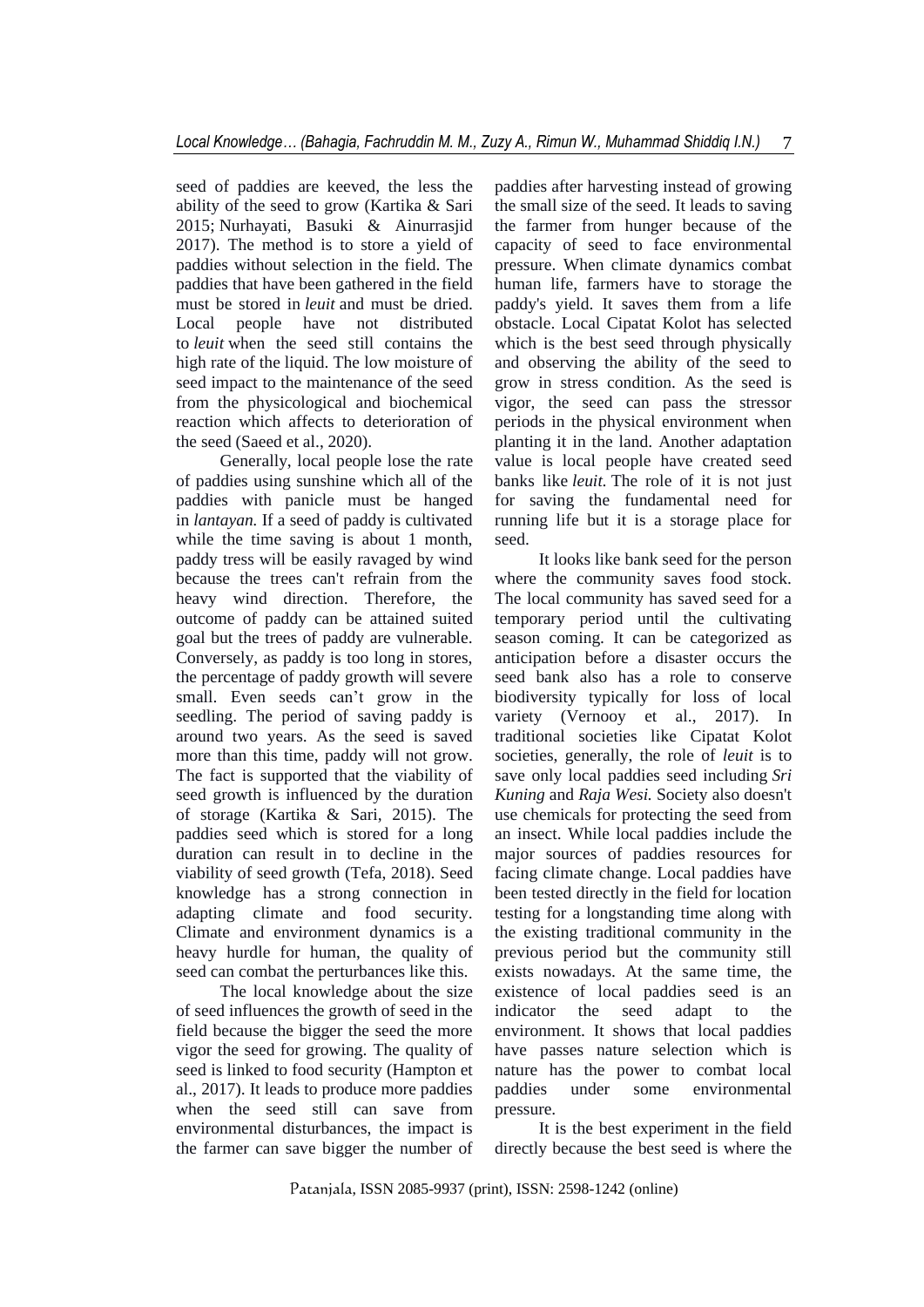seed can live when the seed is tried to plant in the land field. Local people have tried it because of no modern seed at that time except the local seed of paddies. While the seed in Cipatat Kolot still is found in the modern era. Meaning that the local seed has passed numerous environmental stressors including eco-catastrophe, flooding, drying period, and climate disturbances. The fact is local seed doesn't vanish from the environment. We can detect it from the ages of the community and the sort of the plant in previous time. The use of local paddies can be categorized to continue the tradition and culture from the forefather in previous times. Directly, local paddies can be mentioned as the cultural and local traditions of local people. Chaniago (2019) said that local paddies have a strong capacity to adapt to unfavorable biotic environmental conditions, especially pests and diseases as well as abiotic environments such as low temperatures, salinity, acid soils, drought, and other suboptimal environmental conditions.

Favored by farmers because some have good adaptability to the sub-optimal environment between other peatland ecology, the good taste of rice, fragrant aroma, tested its resistance against pests and good quality rice, although production is not as high new rice varieties. Even local paddies variety tolerate soil acid (Bakhtiar, 2011). Moreover, Effendi et al., (2017) reveal that local paddies variety can refrain in drought conditions. It shows that local seed paddies can combat environmental stressors including drought, climate change, soil acid, and it is more refrain to paddies disease. Nurnayetti & Atman (2013) said that the results of the study concluded that the competitiveness of local varieties was higher than superior varieties, as seen from the high distribution of local varieties (62.2%) of superior varieties (37.8%), the use of local varieties (76%) height of improved varieties (24%). The other is people use local paddies variety because of flavor reasons. However, the

Patanjala Vol. 13 No. 1 April 2021: 1-16

local knowledge in Cipatat Kolot societies need to extend to other member of sociestis because the people need to understand the tradition from their forefather.

## **2. Organic Fertilizer for Saving Soil and Face Climate**

Indigenous knowledge has achieved agriculture sustainability because of local knowledge applicate *Low Internal Input Agriculture.* Indigenous knowledge action has mixed organic and an-organic manure. Even the usage of an-organic manure is less instead of using organic fertilizer. When the application of organic fertilizer dominated rather than an-organic manure, agriculture sustainability can be achieved by local people. It is related to the decline in the usage of chemical fertilizer and changes it to internal input without chemistry (Panjaitan et al., 2015). Methods optimize in using local resources or internal input like the production of organic manure locally. The resources locally include livestock activity which can be used as sources of organic production of fertilizer and natural resources that can be encouraged for production of composting (Nuraini, Yuwariah & Rochayat 2015). Struik & Kuyper (2017) remark that sustainability is the power of farmers to continue animal and crop production without deteriorating the environment for economic advantage and social stability. Agriculture sustainability must comprise the integration among economic, ecology, and social dimension (Mahmuddin 2013; Wardie & Sintha 2016).

Cipatat Kolot societies have implied behavior locally like using organic manure to jump the rate of paddies production. Ibeawuchi, Obiefuna & Iwuanyanwu (2015) reveal that reducing the usage of an-organic fertilizer can replenish the soil and control pests, weeds, and disease to create sustainability. It is strengthened that It helps to (1) reduce off-farm inputs, such as synthetic fertilizer, pesticides, and energy (e.g., for water pumps, fuel, crop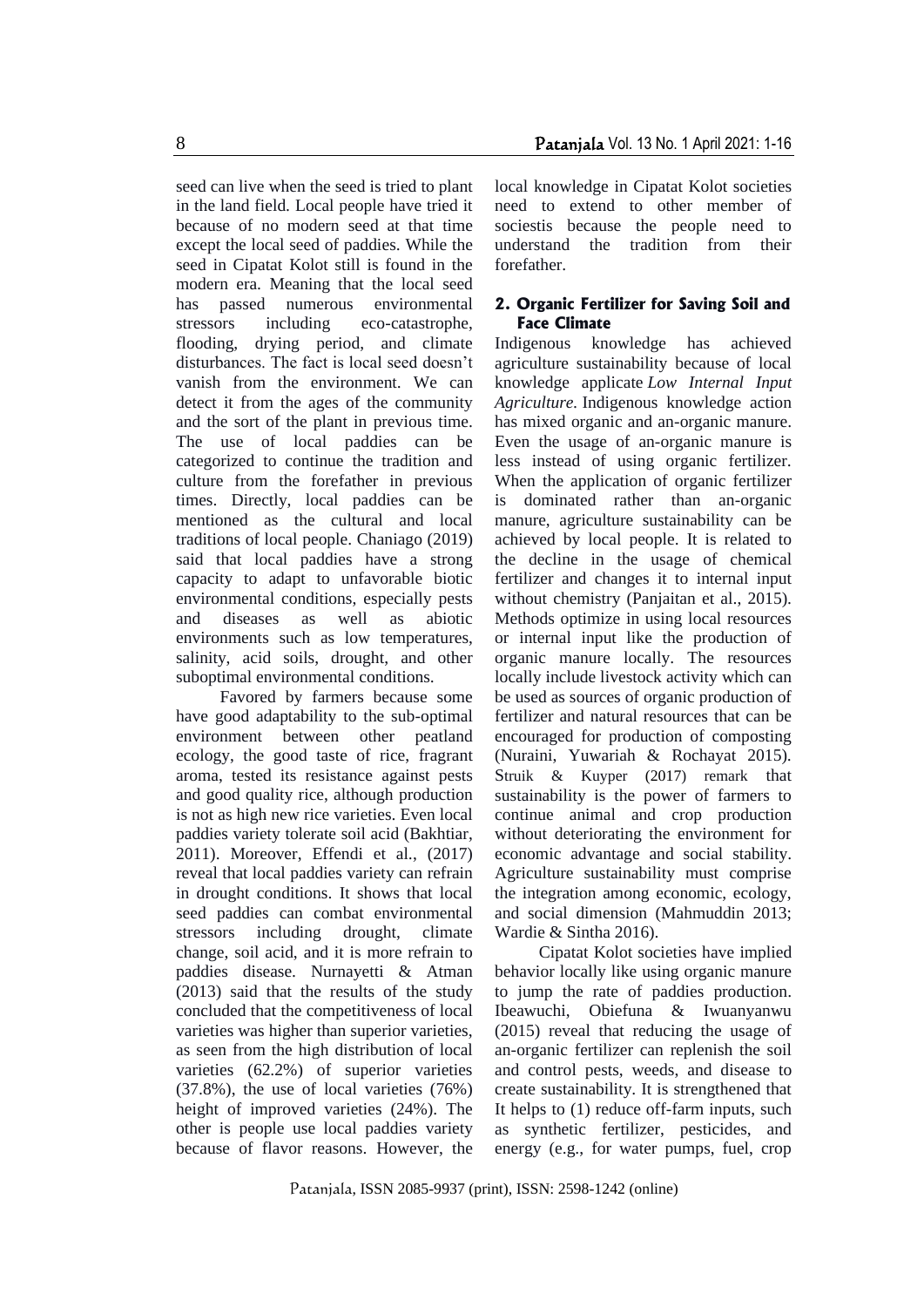harvest machinery, storage, processing, etc.) and (2) mitigate negative macroeconomic externalities (GHG emissions, biodiversity loss, ground- and surface water contamination, soil organic matter loss, erosion, degradation, land-use change), while (3) ensuring feasible economic benefits at farm level (Cossel et al., 2019). The impact is to raise the social and economic benefit through declining using input from outside of the local region and refine the quality of the environment (Firman, Herlina & Yulianto, 2019).

To achieve sustainable agriculture, the key of customary societies namely Nurhasyim in Cipatat Kolot societies utilizes organic manure. Meanwhile, the implementation of organic fertilizer can reduce the emission rate (Wihardjaka 2018. The community uses two sorts of fertilizer including an-organic manure and natural manure. They don't applicate fully factory fertilizer but combining factory fertilizer with organic manure. Urea mix to organic fertilizer. Another period of spreading urea fertilizer after cleaning grass or ramet. Local people exert organic matter like goat, cow, buffalo feces for inventing organic fertilizer. People use organic material for the production of fertilizer. Organic fertilizer like goat feces must be burned until produce organic dust fertilizer. The objective to ensure that fertilizer can be absorbed by soil completely. However, when organic goat feces have not altered to dust, it can be demerits because compost fertilizer will not be absorbed. Organic fertilizer is utilized in the land. After planting paddy in rice paddy yield about 20 days, an-anorganic fertilizers are implied to help paddy growth. The usage of fertilizer relies on the level of soil fertility. Wet paddy land doesn't need to render fertilizer when land in the mountains area where the location is still a virgin area. To decide soil is fertile can exert biological, physical indicator, and chemistry measurement (Huera-Lucero, 2020; Griffiths, Faber, & Bloem, 2018).

## **3. Traditional Harvesting Management for Paddies**

The quality of paddy relies on the ages of paddy for harvesting. Paddy can refrain without composting in storing if a grain of paddy is collected when paddies are mature. However, when gathering paddies too mature, the farmer will lose their yield and be attacked by a pest like birds (Satriadi, 2015). Cipatat Kolot society based on local knowledge have been separated numerous step of paddy for harvesting. In the first period, the emerging of paddies panicles when the ages of paddy are about 40 days. Another stage is paddies with panicle has been ducked. In this period, the grain of paddies is green in color and paddies already contain starch. It can continue to a grain of paddies which is altered from a green color to yellow, in this time paddies have not been collected. It requires one week further for a gathering of paddies. When the grain of paddies with panicle has been moved to mature and some grain of paddies have fallen, this the right time for harvesting paddies. As following the local knowledge to gather of paddies, the paddies will not decay when paddies are saved in traditional storage. In these periods, the rate of rice moisture is about 20 to 40 % wet basis (wb) (Akowuah, Addo, & Bart-Plange, 2012). However, there are some paddies panicle which has not mature, societies will let the paddies until it is more mature.

Vongxayya et al. (2019) said that harvesting can be released when 80 percent of the panicle has altered the color to a golden brown appearance. If this clue has arisen, Cipatat Kolot society will collect all of the paddies soon with *ani-ani* (traditional equipment for a gathering of paddy). Once paddy has been gathered, paddy panicle will hang in *lantayan* for 15 days in the rice paddies field. Cipatat Kolot societies will let the paddies in the field until the grain of paddies is drying. Once paddies have dried, local people will save them in *leuit* (traditional storage) for paddies. It is tradition and culture where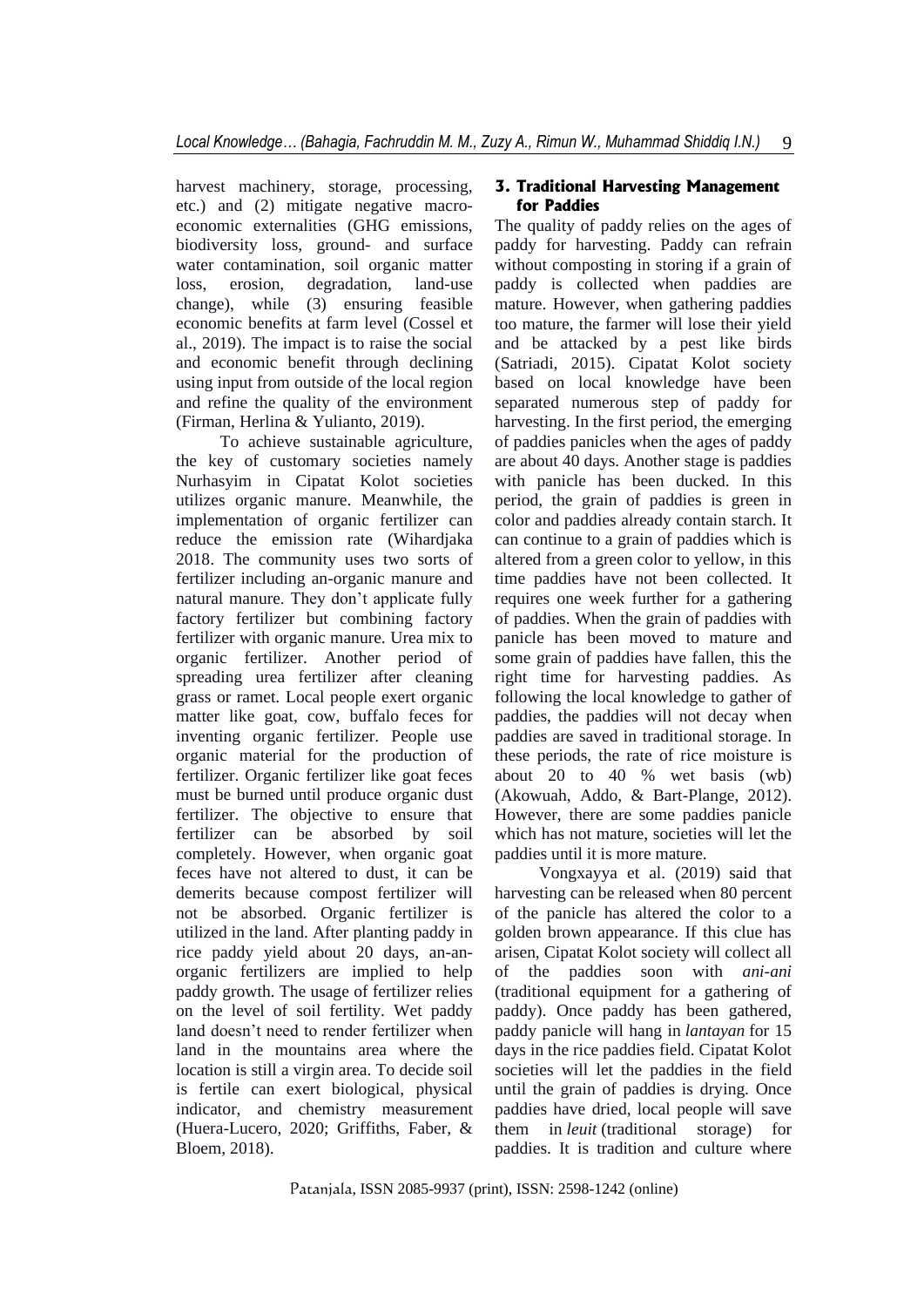customary societies will not trade paddies grain instead of they storing in *storage.* A process like this can withstand the quality of rice because Cipatat Kolot societies gather paddies yield when paddies grain are mature. As there are paddies panicles still need time to let until paddies more mature, they will gather another time.

There numerous indicators to indicate the quality of rice including size and shape of rice, moisture content, degree white, percentage of head rice, broken grains, groats, yellow-damaged grains, and grains calcifying (David & Kartinaty, 2019).

If the grain of paddies is collected when the grain of paddies has not mature*,* a grain of paddies easily decays. Yehia & Khatab (2017) reported that too early or too late harvesting of rice results in more broken milled rice. The quality also depends on the rate of liquid content in grain of paddies, the community vanish the liquid of paddies grain naturally, they hang paddies panicle which has been bound and hang it in *lantayan* (traditional hanging equipment for paddies). The paddies will not get in touch with sunshine directly because there is a roof for this equipment. This method will abolish the rate of liquid in paddies gradually. The best rate of paddies for processing is 12 %. The impact of this action can avoid creating rice groats when it is processed traditionally through using mortar (traditional equipment to produce rice). Conversely, as the rate of paddies moisture more than 14,20 %, it emerges the percent of rice breakage (Iswanto, Akbar & Rahmi 2018). This tool is a hand appliance where the power comes from people. The merits are to invent rice which refrains until 25 years without decaying.

The way of societies to follow numerous steps leads to produce the best quality of rice because the quality of rice relies on some process including the perioded for harvesting, postharvest action, and storing of paddies. Even Cipatat Kolot societies still preserve local paddies which have been adapted for long periods of time.

The local paddies have passed numerous environmental disturbances but local paddies still can be cultivated without extinguishing by the environment. The qualities of paddy grain rely on the capacity of the type of paddies. Local paddies resist the environment, the effect is paddies avert from a disease that can influence the quality of paddies' grain. Swastika (2012) reveals that there is numerous factor that can indicate to quality of rice including varieties or sort of paddies, environment, and another factor including threshing, milling, drying, storage, and distribution. Besides that, to avoid losing a long harvesting period, indigenous knowledge doesn't bring paddies that have been collected but they save paddies in the field directly through building equipment for drying naturally namely *lantayan.*

The usage of *lantayan* only for local paddies because *lantayan* just applied for paddies which the paddies are gathered with paddies panicle. It distinguishes to national paddie variety like IR 64 which is gathered without panicle. The impact is paddies is vulnerable to decay because it needs to dry immediately once after it collecting and poured in the gunny sack. It can impact to decline the rate of yield paddies vanishing through transportation because the farmer doesn't need to move paddies yield from land to house. Even it results to withstand the quality of paddies because it the way to protect paddies quality from the unpredicted season which it can impact to reduce the quality of paddies. Generally, *lantayan* is placed where the paddies are zone. The objective is to fasten for the management of paddies' yield. It can be supported by Hasbi (2012) said that management of postharvest must be conducted immediately to protect paddies from deteriorating. When the loss of yield in the field avoiding because the local paddies have better traits compare to the introduction variety. Local paddies are heavy strong for falling especially for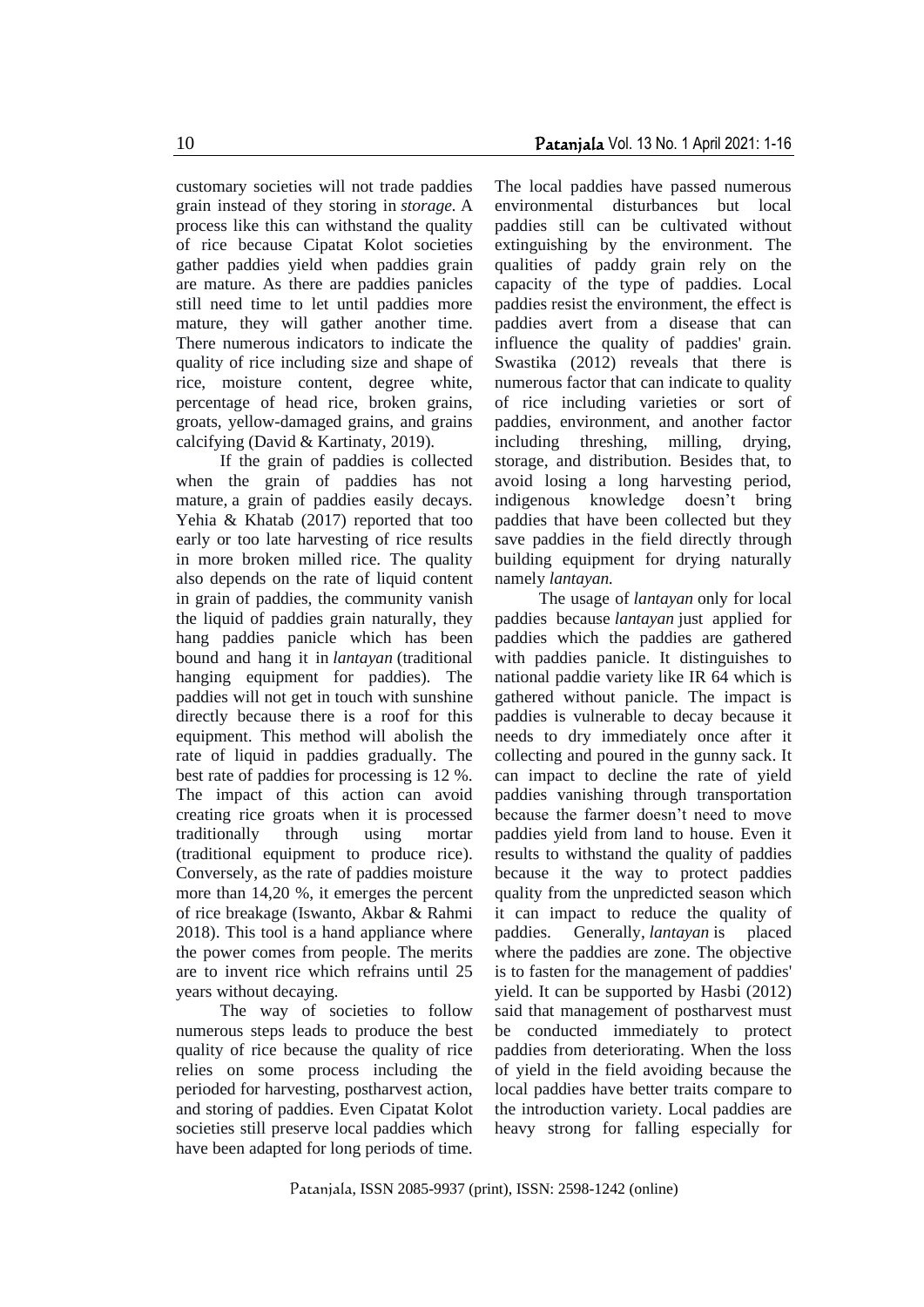grain. It is impossible to lose the grain of paddies quickly.

The manual farmer outside of the community can be losing their harvest yield because they don't use local paddies variety which has a strong trait. The character of local paddies is the paddy's grain uneasy to fall from the paddy's panicle (Budiwati, Kriswiyanti & Astarini 2019). The characteristic of local paddies like this can face environmental disturbances including heavy rain and wind. The alteration of the season which is observed through the changing period time from rain season and drying can be overcome by local paddies variety. Despite climate change, the farmer doesn't harm because the use of local paddies genetic can decline and reduce losing before harvesting and post-harvesting of paddies. After testing and comparison to Cisantana variety, local paddy ensured that Cisantana is easy to fall rather than local paddies (Limbongan & Djufry, 2015).

## **D. CONCLUSION**

There are several aspects that can be concluded from the result above such as Cipatat Kolot societies have determined the quality of paddies seed through physically like the size of paddies grain including the length and the number of paddies in paddies panicle. When collecting length of grain and take paddies seed from a big number of paddies in panicle lead to produce bunting of paddies in forthcoming. It must be continued to physiology quality where the size of seed has related to the growth of paddies in the field. The seed is more vigor if come from the bigger size and bigger number of seed in one panicle, as well as the length of the panicle. As result, it can determine the good growth of seed on the land.

The kind of seed has adequate food stock for growing instead of small seed size. The vigor seed which has been passed through manual selection has a strong capacity to adapt to the climate and environment dynamic. Despite climate and

environment continue to change, the seed can withstand environmental disturbances including drying, flooding, and strong stump to face rain and wind heavy which unpredicted occurs nowadays. Even the character of local paddies is tolerated to drying and flooding. It can save the paddies from devastating amid global warming and climate recently. The quality of seed must be supported by store paddies for 3 months. Local people also don't use directly the seed after harvesting, indigenous knowledge saves seed at least 3 months before cultivating. As the seed is used directly, it leads to weak for growing in the field.

Conversely, the growth of paddies is severely stringent as the seed is saved before planting seed. Another local knowledge is regarded with the behavior to use organic fertilizer. The aim of this temper is to protect the soil and land of agriculture through using organic manure instead of adopting an-organic fertilizer. However, the combination of organic and an-organic is conducted to improve the soil. Local people have adapted to the environment and contribute to the decline in the rate of emission which is the major cause of global warming.

Then, local knowledge of harvesting of paddies. Cipatat Kolot societies are to determine the appropriate periods for gathering paddies' yield. There are threestep to indicate the level of mature paddies in rice paddy field including paddies is just emerging. The ages of cultivating are about 40 days. It continues to rise the paddies panicle and the color of paddies alter to green. It is followed by the alteration of color from greening to yellow but farmers can't collect paddies yield at this time. Another stage is the paddy's color switch to full yellow color. However, there are some paddies that must be left because there are some of the paddies have not mature to gathering although paddies have experienced the last phase. Once after paddies collecting, the societies let it in the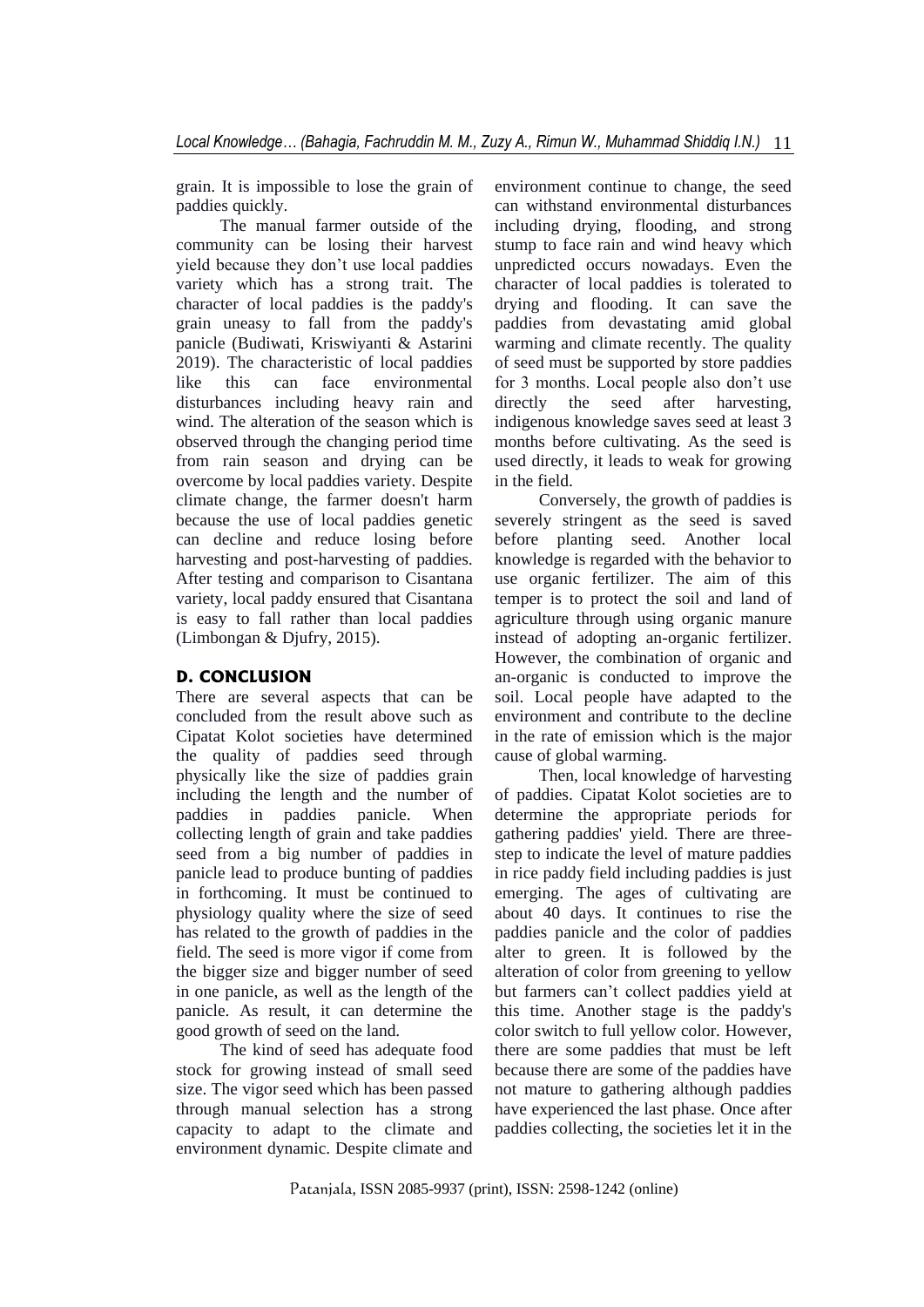field by way of hanging paddies in *lantayan* (drying tool locally).

It salvages paddies from losing during transportation because of *lantayan* construct near to rice paddies field. The equipment also has a function to ensure that the paddies grain avoids rainwater because *lantayan* have a roof to protect the paddies' yield from water. Meanwhile, *lantayan* just utilize for local paddies. While local paddies typically for a grain of paddies is very difficult to fall. It saves paddies amid climate change which farmer is not harmed. In in the future, local knowledge in head or key person of customary societies must expand to member of community because this is the knowledge from their forefather.

#### **REFERENCES**

- Adiyoga, W., & L. Lukman. (2017). Persepsi dan Adaptasi Petani Sayuran Terhadap Perubahan Iklim di Sulawesi Selatan. *Jurnal Hortikulture,* 27 (2): 279-296.
- Akowuah, J.O., A. Addo and A. Bart-Plange. (2012). Influence of Drying Temperature and Storage Duration on Fissuring and Milling Quality of Jasmine 85 Rice Variety. *Journal of Science and Technology,* 32 (2):26-33.
- Bahagia, B., F.M. Mangunjaya, R. Wibowo, Z. Rangkuti, M.A. Al-wahid. (2020). Leuit and prohibition forest: Indigenous knowledge of an Urug community resilience. *Jurnal Harmoni Sosial* 7 (2):130-140.
- Bahagia, B., Mangunjaya, F. M., Anna, Z., Wibowo, R. (2020). Indigenious Knowledge of Urug Societies for Agriculture Irrigation in Bogor West Java. *Jurnal Sosial Humaniora,* 11(2), 169-181.
- Bahagia, B., Wibowo, R., Mangunjaya, F.M., Priatna, O.S. (2020). Traditional Knowledge of Urug Community for Climate, Conservation, and Agriculture. *Mimbar*, 36 (1):240-249.
- Bahagia., Nurrahmawati., D., Nurhayanti, I. (2020). Resilience of Housewife in

Dealing with Covid-19. *Tunas Geografi* 09 (02):129-136.

- Bakhtiar, B., E. Kesumawati, T. Hidayat & M. Rahmawati. (2015). Karakterisasi Plasma Nutfah Padi Lokal Aceh untuk Perakitan Varietas Adaptif pada Tanah Masam. *Jurnal Agrista* 15 (3): 79-86.
- Balisosa, N., V. R. B. Moniaga & S.G. Jocom. (2020). Kearifan Lokal Poma Aaduhunudi Desa Soamaetek Kecamatan Kao Barat Kabupaten Halmahera Utara. *Agrisocioekonomi,* 16 (2): 325-332.
- Budiwati, Kriswiyanti & Astarini. (2019). Aspek Biologi dan Hubungan Kekerabatan Padi Lokal (*Oryza sativa L*.) di Desa Wongaya Gede Kecamatan Penebel, Kabupaten Tabanan, Bali. *Metamorfosa: Journal of Biological Sciences,* 6(2): 277-292.
- Chaniago, N. (2019). Potensi Gen-gen Ketahanan Cekaman Biotik dan Abiotik pada Padi Lokal Indonesia: A Review. *AGRILAND Jurnal Ilmu Pertanian,* 7(2): 86-93.
- Cossel, M.V., I. Lewandowski, B. Elbersen, I. Staritsky. (2019). Marginal Agricultural Land Low-Input Systems for Biomass Production. *Energies,* 12 (3123): 1-25.
- Creswell, John W. (2014). Research design pendekatan kualitatif, kuantitatif, dan mixed. Yogyakarta: Pustaka Pelajar.
- Daniah. (2016). Kearifan Lokal (Local Wisdom) sebagai Basis Pendidikan Karakter. *Pionir: Jurnal Pendidikan,* 5 (2):1-14.
- David, D & T. Kartinaty. (2019). Karakteristik Mutu Beras di Berbagai Penggilingan Pada Sentra Padi di Kalimantan Barat. *Journal Tabaro,* 3 (1): 276-286.
- Devi, R., J. Usman, I. Malik. (2018). Pengaruh Nilai-Nilai Kearifan Lokal Terhadap Kinerja Pegawai di Kantor Dinas Kependudukan dan Catatan Sipil Kabupaten Bulukumba. *Kolaborasi: Jurnal Administrasi Publik*, 4 (3): 338- 351.
- Effendi, B., Zaitun & L. Hakim. (2017). Enhancement of Drought Stress Tolerance in Aceh's Local Rice by Mutation with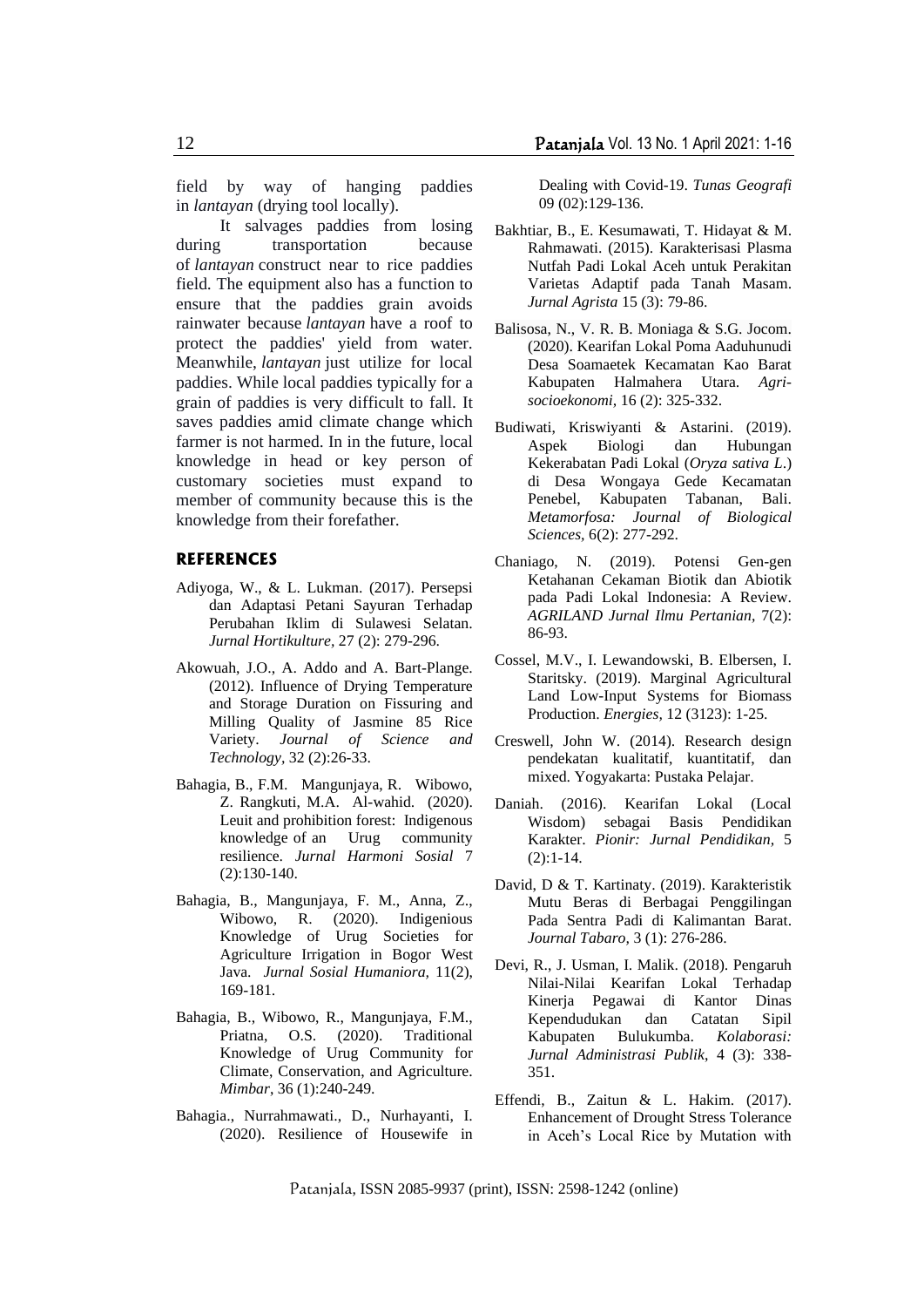Gamma Rays Irradiation. *Advances in Natural and Applied Sciences,* 11(11): 51- 57.

- Fawzy, S., A. I. Osman, J. Doran, D.W. Rooney. (2020). Strategies for Mitigation of Climate Change: A Review. *Environmental Chemistry Letters,* 18: 2069–2094.
- Firman, A., L. Herlina & S. Yulianto. (2019). Analisis Low External Input Sustainable Agriculture (Leisa) pada Ternak Domba di Kawasan Agribisnis Desa Ternak, Desa Cintalaksana Kecamatan Tegalwaru, Kabupaten Karawang. *MIMBAR AGRIBISNIS Jurnal Pemikiran Masyarakat Ilmiah Berwawasan Agribisnis,* 5(1): 124-133.
- Fischer, H.W. (2020). Policy Innovations for Pro-Poor Climate Support: Social Protection, Small-Scale Infrastructure, and Active Citizenship Under India's MGNREGA. *Climate and Development*, 12 (8): 689-702.
- Galudra, G. (2003). Kesepuhan and Their Socioculture Interaction to the forest. Bogor: *ICRAF Southeast Asia Working Paper* No. 3.
- Graha, A.A.W. (2015). Potret Kearifan Lokal, Perubahan Iklim dan Penggaruhnya Terhadapproduktivitas Padi Sawah di Salatiga. *AGRIC,* 27 (1): 50–59.
- Griffiths, B.S., Faber, J., & Bloem, J. (2018). Applying Soil Health Indicators to Encourage Sustainable Soil Use: The Transition from Scientific Study to Practical Application. *Sustainability* 10 (9): 3021.
- Halimi. (2014). *Kearifan Lokal dalam Upaya Ketahanan Pangan di Kampung Adat Urug Bogor*. Skripsi. Jakarta: Fakultas Tarbiyah Universitas Islam Negeri Syarif Hidayatullah.
- Hampton, J.G., A.J. Conner, B. Boelt, G. Thomas, Chastain & P. Rolston. (2017). Climate Change: Seed Production and Options for Adaptation. *Agriculture*, 6 (33): 1-17.
- Hasbi. (2012). Perbaikan Teknologi Pascapanen Padi di Lahan Suboptimal. *Jurnal Lahan Suboptimal,* 1 (2): 186-196.
- Huera-Lucero, T., J. Labrador-Moreno, J. Blanco-Salas & T. Ruiz-Téllez. (2020). A Framework to Incorporate Biological Soil Quality Indicators into Assessing the Sustainability of Territories in the Ecuadorian Amazon. *Sustainability,* 12 (3007): 1-29.
- Hussein, J. (2016). Kajian Kearifan Lokal Dalam Usahatani di Desa Warembungan Kecamatan Pineleng Kabupaten Minahasa. *Cocos*, 1 (2):1-14.
- Ibeawuchi, Obiefuna, & Iwuanyanwu. (2015). Low External Input Agricultural Farming System for the Increase in Productivity of Resource Poor Farmers. *Journal of Biology, Agriculture and Healthcare,* 5 (2): 109-116.
- Iswanto., A.R.M. Akbar, A. Rahmi. (2018). Pengaruh Kadar Air Gabah Terhadap Mutu Beras Pada Varietas Padi Lokal Siam Sabah. *Jtam Inovasi Agroindustri,* 1 (1): (12-23).
- Jha, C.K., V. Gupta, U. Chattopadhyay & B.A. Sreeraman. (2017). Migration as An Adaptation Strategy to Cope with Climate Change A Study of Farmers' Migration in Rural India. *International Journal of Climate Change Strategies and Management,* 10 (1):121-141.
- Jones, J., & Smith, J. (2017). Ethnography: challenges and opportunities. *Evid Based Nurs* 20 (4):98-100.
- Kartika & D.K. Sari. (2015). Pengaruh Lama Penyimpanan dan Invigorasi Terhadap Viabilitas dan Vigor Benih Padi Lokal Bangka Aksesi Mayang. *Enviagro, Jurnal Pertanian dan Lingkungan,* 8 (1):10-18.
- Kgosikoma, K. R., P.C. Lekota, O.E. Kgosikoma. (2017). Agro-Pastoralists' Determinants of Adaptation to Climate Change. *International Journal of Climate Change Strategies and Management,* 10 (3): 488-500.
- Khan, N.A., Q. Gao & M. Abid. (2020). Public Institutions' Capacities Regarding Climate Change Adaptation and Risk Management Support in Agriculture: The Case of Punjab Province, Pakistan. *Scintific Reports,* 10, 14111.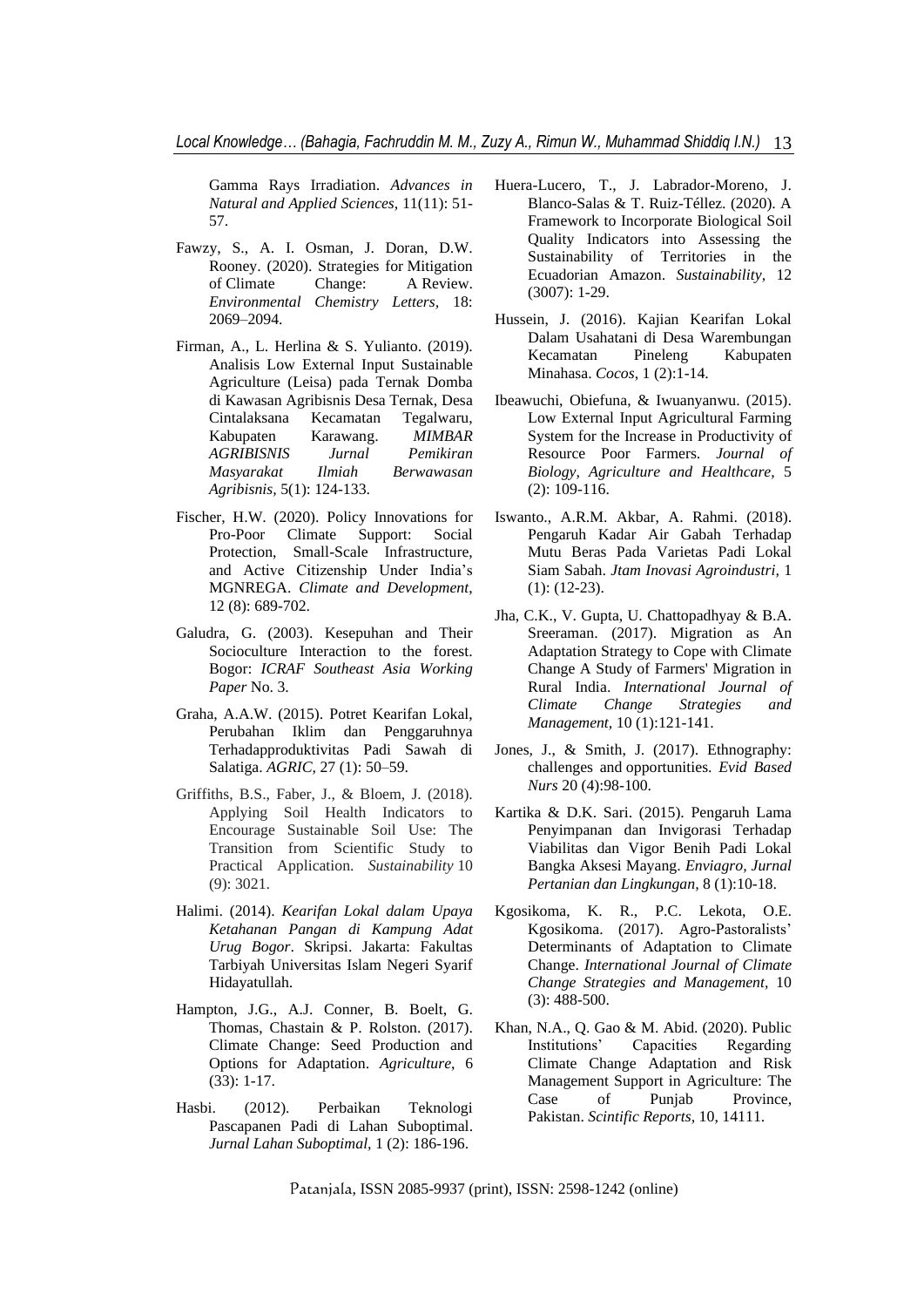- Kihila, J. (2018). Indigenous Coping and Adaptation Strategies to Climate Change of Local Communities in Tanzania: a review. *Climate and Development,* 10 (5): 406-416.
- Kurniasari, D. A., E.D. Cahyono, Y. Yuliati. (2018). Kearifan Lokal Petani Tradisional Samin di Desa Klopoduwur, Kecamatan Banjarejo, Kabupaten Blora. *Habitat,* 29 (1):33-37.
- Kusuma, R.S. (2018). Peran Sentral Kearifan Lokal dalam Peningkatan Kualitas Pendidikan. *Jurnal Pedagogik,* 05 (02): 228-239.
- Limbongan, Y., & F. Djufry. (2015). Karakterisasi dan Observasi Lima Aksesi Padi Lokal Dataran Tinggi Toraja, Sulawesi Selatan. *Bul. Plasma Nutfah,* 21(2):61–70.
- Ludwig, D., & Macnaghten, P. (2020). Traditional ecological knowledge in innovation governance: a framework for responsible and just innovation. *Journal of Responsible Innovation*, 7(1): 26-44.
- Mahmuddin, M. (2013). Paradigma Pembangunan Pertanian: Pertanian Berkelanjutan Berbasis Petani dalam Perspektif Sosiologis. *Jurnal Sosiologi Universitas Syiah Kuala*, 3 (3):59-75.
- Mangunjaya, F.M., Bahagia., Wibowo., & Yono. (2020). Nujuh Bulanan Tradition Value for Societies Resilience in Costumary Community Urug Bogor West Java. *Sosial Budaya*, 17 (2):106 – 117.
- Mijatović, D., F.V. Oudenhoven, P. Eyzaguirre & T. Hodgkin. (2013). The Role of Agricultural Biodiversity in Strengthening Resilience to Climate Change: Towards an Analytical Framework. *International Journal of Agricultural Sustainability*, 11 (2): 95-107.
- Mobolade, A.J., Bunindro, N., Sahoo, D., & Rajashekar, Y. (2019) The Traditional Methods of Food Grains Preservation and Storage in Nigeria and India. *Annal Agriculture Science,* 64 (2): 196-205.
- Mulyawan, R. (2015). Penerapan Budaya Mapalus dalam Penyelenggaraan Pemerintahan di Kabupaten Minahasa

Provinsi Sulawesi Utara. *CosmoGov*, 1  $(1): 35-47.$ 

- Nadroh, S. (2018). Pikukuh Karuhun Baduy Dinamika Kearifan Lokal di Tengah Modernitas Zaman. *Jurnal Pasupati,* 5 (2): 196-216.
- Nindatu, P.I. (2020). Rion-Rion Untuk Pengembangan Pertanian Berkelanjutan. *Jurnal Kalwedo Sains (KASA),* 1 (2): 84- 91.
- Ningsih, N.N.D.R., I.G.N. Raka, I.K. Siadi, G.N.A.S. Wirya. (2018). Pengujian Mutu Benih Beberapa Jenis Tanaman Hortikultura yang Beredar di Bali. *E-Jurnal Agroekoteknologi Tropika,* 7 (1): 64-72.
- Nuraini, A., Sumadi, M. Kadapi, A. Wahyudin, D. Ruswandi, M. N. Anindya. (2018). Evaluasi Ketahanan Simpan Enambelas Genotip Benih Jagung Hibrida Unpad pada Periode Simpan Empat Bulan. *Jurnal Kultivasi,* 17 (1): 568-575.
- Nuraini, A., Y. Yuwariah & Y. Rochayat. (2015). Pengembangan Produksi Pertanian Lahan Kering Dengan Sistem Low External Input Sustainable Agriculture (Leisa) di Desa Cigadog, dan Mandalagiri Kecamatan, Leuwisari Kabupaten Tasikmalaya. *Dharmakarya: Jurnal Aplikasi Ipteks untuk Masyarakat,*  $4$  (2):  $113 - 118$ .
- Nurhayati., N. Basuki & Ainurrasjid. (2017). Pengaruh Lama dan Media Penyimpanan Benih Terhadap Perkecambahan Karet (Hevea brasiliensis Muell Arg) KLON PB 260. *Jurnal Produksi Tanaman,* 3 (7): 607-614.
- Nurhayatia, D., Y. Dhokhikahb & M. Mandalac. (2020). Persepsi dan Strategi Adaptasi Masyarakat Terhadap Perubahan Iklim di Kawasan Asia Tenggara. *Jurnal Proteksi: Jurnal Lingkungan Berkelanjutan* 1 (1): 39-44.
- Nurnayetti & Atman. (2013). Keunggulan Kompetitif Padi Sawah Varietas Lokal di Sumatera Barat. *Jurnal Pengkajian dan Pengembangan Teknologi Pertanian,* 16 (2): 102-110.
- Nursey-Braya, M., R. Palmera, A. Stuartb, V. Arbonb, & R. Lester-Irabinna. (2020).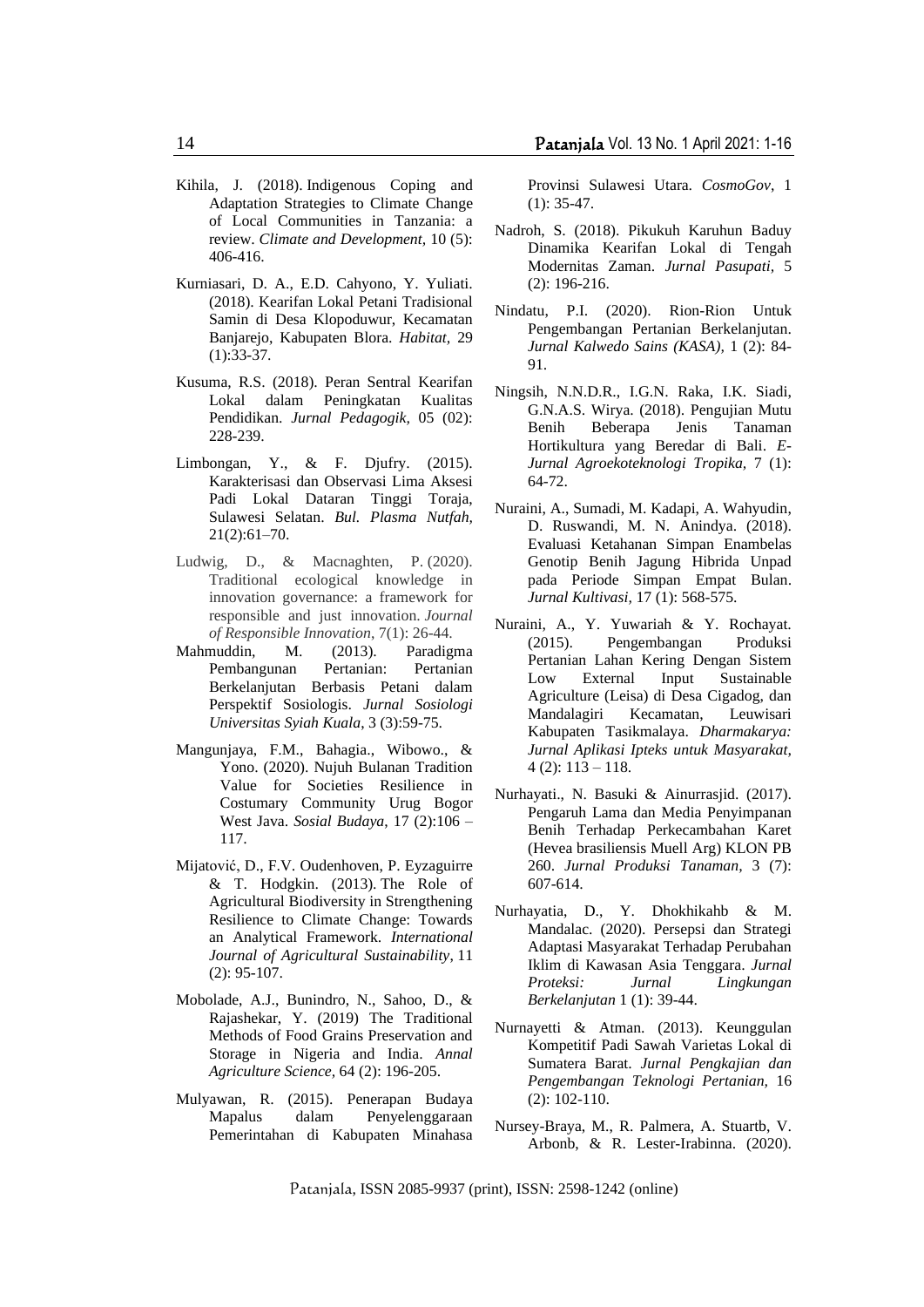Scale, Colonisation and Adapting to Climate Change: Insights from The Arabana People, South Australia. *Geoforum,* 114: 138–150.

- Panjaitan, E., D. Indradewa, E. Marton & J. Sartohadi. (2015). Sebuah Dilema Pertanian Organik Terkait Emisi Metan. *Jurnal Manusia dan Lingkungan*, 22 (1): 66-72.
- Popoola, O.O., Yusuf, S.F.G., & Monde, N. **(**2020). Information Sources and Constraints to Climate Change Adaptation amongst Smallholder Farmers in Amathole District Municipality, Eastern Cape Province, South Africa. *Sustainability*, 12 (14): 5846.
- Prayoga, M.K., Rostini, N., Setiawati, M.R., Simarmata, T., Stoeber, S., & Adinata, K. (2018). Preferensi Petani Terhadap Keragaan Padi (oryza sativa) Unggul Untuk Lahan Sawah di Wilayah Pangandaran dan Cilacap. *Jurnal Kultivasi,* 17 (1): 523-530.
- Rivero-Romero, A.D., A.I. Moreno-Calles, A. Camou-Guerrero, A. Casas & A. Castillo. (2016)*.* Traditional Climate Knowledge: A Case Study in A Peasant Community of Tlaxcala, Mexico. *J Ethnobiology Ethnomedicine,* 12 **(**33): 1-11.
- Rodríguez-Larramendi, L.A., Guevara-Hernández, F., Alejandra-Campos Saldaña, R., Salas-Marina, M.A., Gómez-Castañeda, J.C., Fonseca-Flores, M.D.L.A., Valle-Ruíz, L., & Basterrechea-Bermejo, J. (2017). Traditional knowledge on integrated pest and weed management in chayote (Sechium edule (Jacq.) Sw.) crops from localities of Chiapas, Mexico. *Acta Agron*, 66 (4): 466-472.
- Rozaita, S., R. Rosyani & F. Sativa. (2018). Kearifan Lokal dalam Pengusahaan Usahatani Padi Sawah di Desa Talang Kemulun Kecamatan Danau Kerinci Kabupaten Kerinci. *Jurnal Ilmiah Sosio-Ekonomika Bisnis*, *19* (2): 6.
- Saeed, M.F., Jamal, A., Ahmad, I., Ali, S., Shah, G.M., Husnain, S.K., Farooq, A., & Wang, J. (2020). Storage Conditions Deteriorate Cotton and Wheat Seeds Quality: An Assessment of Farmers'

Awareness in Pakistan. *Agronomy* 10 (9): 1246.

- Sakuntaladewi, N., & Sylviani. (2014). Kerentanan dan Upaya Adaptasi Masyarakat Pesisir Terhadap Perubahan Iklim. *Jurnal Penelitian Sosial dan Ekonomi Kehutanan,* 11 (4): 281 – 293.
- Sari, W & M. F. Faisal. (2017). Pengaruh Media Penyimpanan Benih Terhadap Viabilitas dan Vigor Benih Padi Pandanwangi. *Agroscience,* 7 (2): 300- 310.
- Satriadi, Y. P. (2015). Huma Orang Baduy dalam Pembentukan Sikap Swasembada Pangan. *Jurnal Patanjala,* 7 (3): 559 – 574.
- Setyowati, M., J. Irawan, L. Marlina. (2018). Karakter Agronomi Beberapa Padi Lokal Aceh. *Jurnal Agrotek Lestari,* 5 (1): 36- 50.
- Sidabutar, O.S., E. Sayamar, & Kausar. (2016). Strategi Mempertahankan Kearifan Lokal Dalam Budidaya Padi di Desa Simpang Raya Kecamatan Panei Kabupaten Simalungun Provinsi Sumatera Utara. *JOM Faperta,* 3 (2): 1-10.
- Sobrizal. (2016). Potensi Pemuliaan Mutasi untuk Perbaikan Varietas Padi Lokal Indonesia Potential of Mutation Breeding in Improving Indonesian Local Rice Varieties. *Jurnal Ilmiah Aplikasi Isotop dan Radiasi a Scientific Journal for The Applications of Isotopes and Radiation,* 12 (1): 23-36.
- Struik, P.C., & Kuyper, T.W. (2017). Sustainable intensification in agriculture: the richer shade of green A review. *Agron. Sustain. Dev,* 37:39.
- Suciana, N. (2018). Analisis Kompetensi Pedagogik Guru dalam Pemahaman Terhadap Peserta Didik di SD Negeri 009 Ganting Kecamatan Salo. *Jurnal Review Pendidikan dan Pengajaran,* 1 (1): 84- 103.
- Swastika, D.K.S. (2012). The Role of Post Harvest Handling on Rice Quality in Indonesia. *Forum Penelitian Agro Ekonomi,* 30 (1): 1-11.
- Tanyanyiwa, V.I. (2019). Indigenous Knowledge Systems and the Teaching of